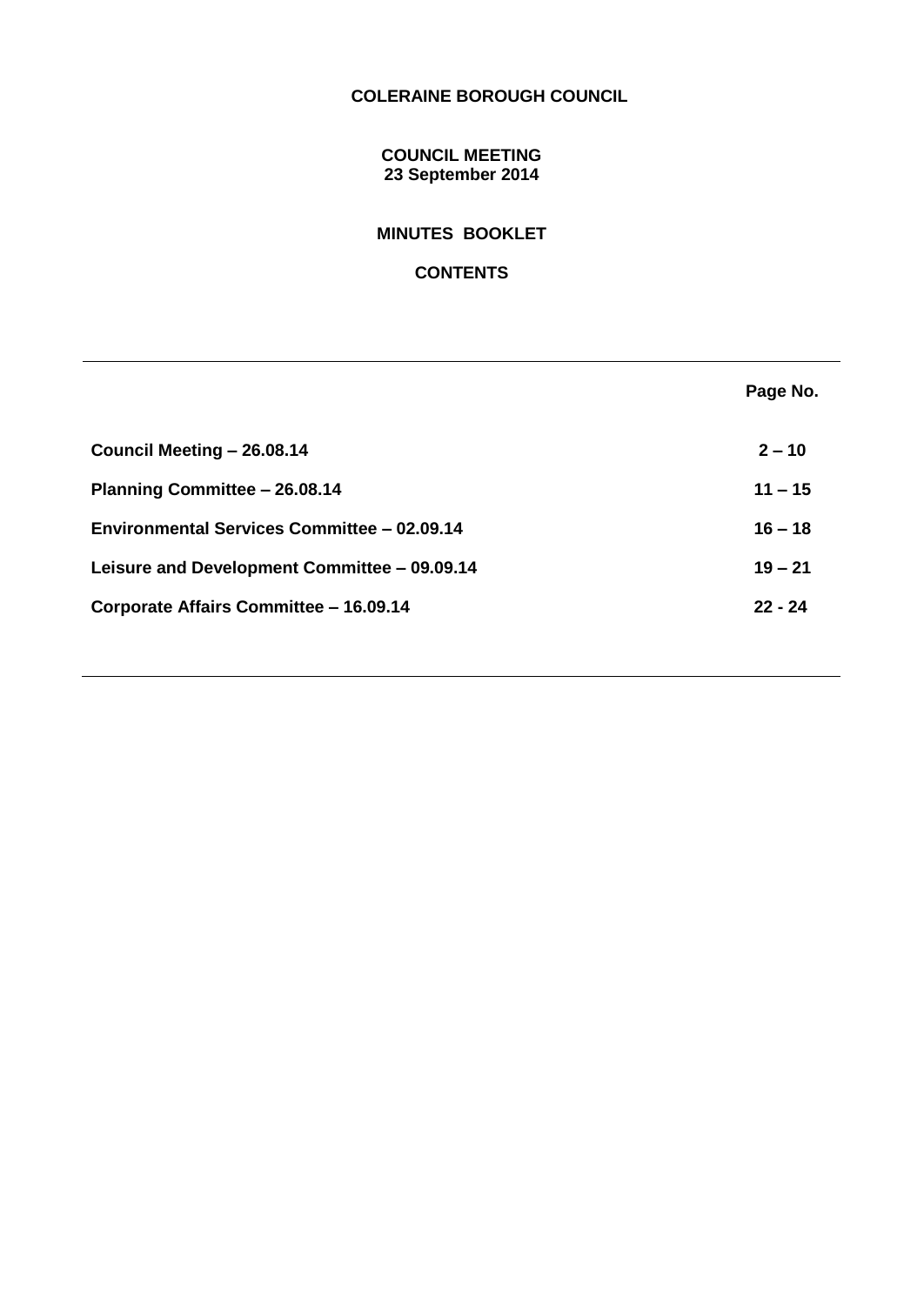| <b>Meeting</b> | <b>Council</b>                                                                                                                                                                                                                                                                    |
|----------------|-----------------------------------------------------------------------------------------------------------------------------------------------------------------------------------------------------------------------------------------------------------------------------------|
| Date and Time  | 26 August 2014 at 3.05pm                                                                                                                                                                                                                                                          |
| Location       | Council Chamber, Cloonavin                                                                                                                                                                                                                                                        |
| <b>Chair</b>   | The Mayor, Councillor G Duddy                                                                                                                                                                                                                                                     |
| <b>Present</b> | Deputy Mayor, Councillor Y Boyle<br>Aldermen W Creelman, M Hickey and N Hillis<br>Councillors C Alexander (Items 1.0 - 10.2), C Archibald, T Clarke,<br>S Cole, M Fielding, B Fitzpatrick, D Harding, W King, M Knight-<br>McQuillan (Items 5.0 – 14.3.2), R Loftus and S Quigley |
| In Attendance  | Town Clerk and Chief Executive, Corporate Director of Leisure and<br>Development, Interim Director of Environmental Services, Acting<br>Head of Central Services, Head of Estates and Facilities, Parks<br>Service Manager (Items 1.0 – 10.1) and Administrative Assistant        |

Apologies were recorded for Alderman Fielding, Councillors Barbour, Holmes, McCandless and Sugden.

### **2 DEATH OF ALDERMAN W J MCCLURE**

The Mayor referred to the recent death of Alderman McClure and spoke of the faithful and outstanding manner in which he had served as a Council Member since 1977. Alderman McClure would be sadly missed, especially by his wife and family and Council's heartfelt sympathy was passed to them and the extended family. As a mark of respect Members stood to observe a minute's silence.

Members from the various political parties joined The Mayor in expressing condolences and many sincere tributes were paid to the memory of Alderman McClure.

#### **3 CHAIR'S BUSINESS**

### **3.1 World Race Missionaries**

The Mayor advised Members that a Reception had been held in the Parlour for forty Americans from World Race Missionaries who were in Coleraine helping out at Causeway Coast Vineyard Church. The group would spend eleven months touring eleven countries of the world.

### **3.2 Pipe Band Championships – Portrush**

The Mayor had attended the Pipe Band Championships held in Portrush on Saturday 23 August 2014. This had been an exceptional day with a massive crowd of people attending.

A special word of thanks was extended to the Events Team.

### **3.3 2014 Milk Cup**

The 2014 Milk Cup had been another successful event. Thanks were extended to the staff responsible for ensuring the pitches and facilities were in excellent condition.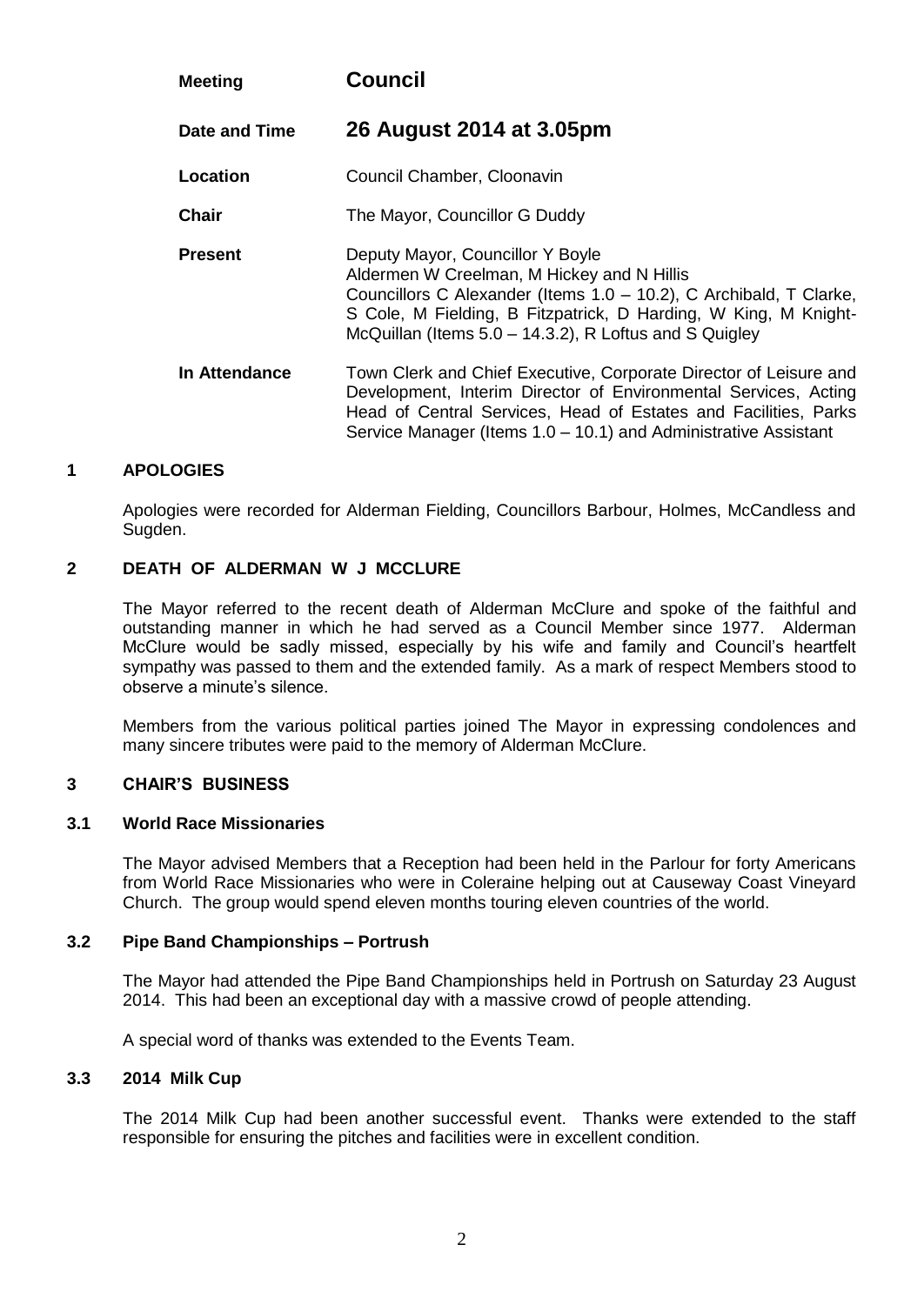## **3.4 Air Waves Portrush – 6/7 September 2014**

The Mayor reminded Members to respond to the invitation stating preferred day for attending Air Waves Portrush 2014.

## **3.5 WW1 Candlelit Vigil – The Diamond, Coleraine**

The Mayor invited the Deputy Mayor to comment on the WW1 Candlelit Vigil held at The Diamond, Coleraine on 4 August 2014 to commemorate the hour and day that the War started.

The Deputy Mayor advised Members that there had been a nationwide request to turn lights off at 10.00 pm on 4 August 2014. Members had processed with candles and the Royal British Legion Bands were in attendance. It had been a very memorable evening with over one thousand people attending. Thanks were expressed to staff involved.

The Mayor thanked the Deputy Mayor for attending various events on his behalf.

## **4 DECLARATIONS OF INTEREST**

There were no declarations of interest.

Councillor Knight-McQuillan joined the Meeting.

### **5 PRESENTATION**

The Mayor welcomed Dr Michael F Ryan, Consultant Chemical Pathologist, Causeway Hospital who was in attendance to provide a presentation on the problem of obesity.

Dr Ryan elaborated on this medical condition and highlighted the following factors:

- Scale of the problem since 1994 obesity had increased by  $75\%$  in men and 41% in women;
- Obesity and cancer risk;
- The growing epidemic of type 2 diabetes in relation to obesity;
- Prevalence, consequences, costs, causes;
- Weight management;
- BMT program 12 weekly sessions each lasting 90 mins.

Dr Ryan stressed that there was an urgent need to address the obesity issue, specifically in the community, to prevent complications such as diabetes and put forward the following proposal to Council:

- Together with partners 'adopt' a community weight management strategy;
- Focus on prevention of diabetes in high risk individuals as marker of success;
- Provide leadership in this area through example at Council and political levels;
- Work in partnership with team to develop and deliver this programme for the community.

Dr Ryan answered various Members' questions.

**Agreed:** On the proposal of Councillor Harding and seconded by Councillor Quigley that Council work in partnership to develop and deliver the BMT program for the community.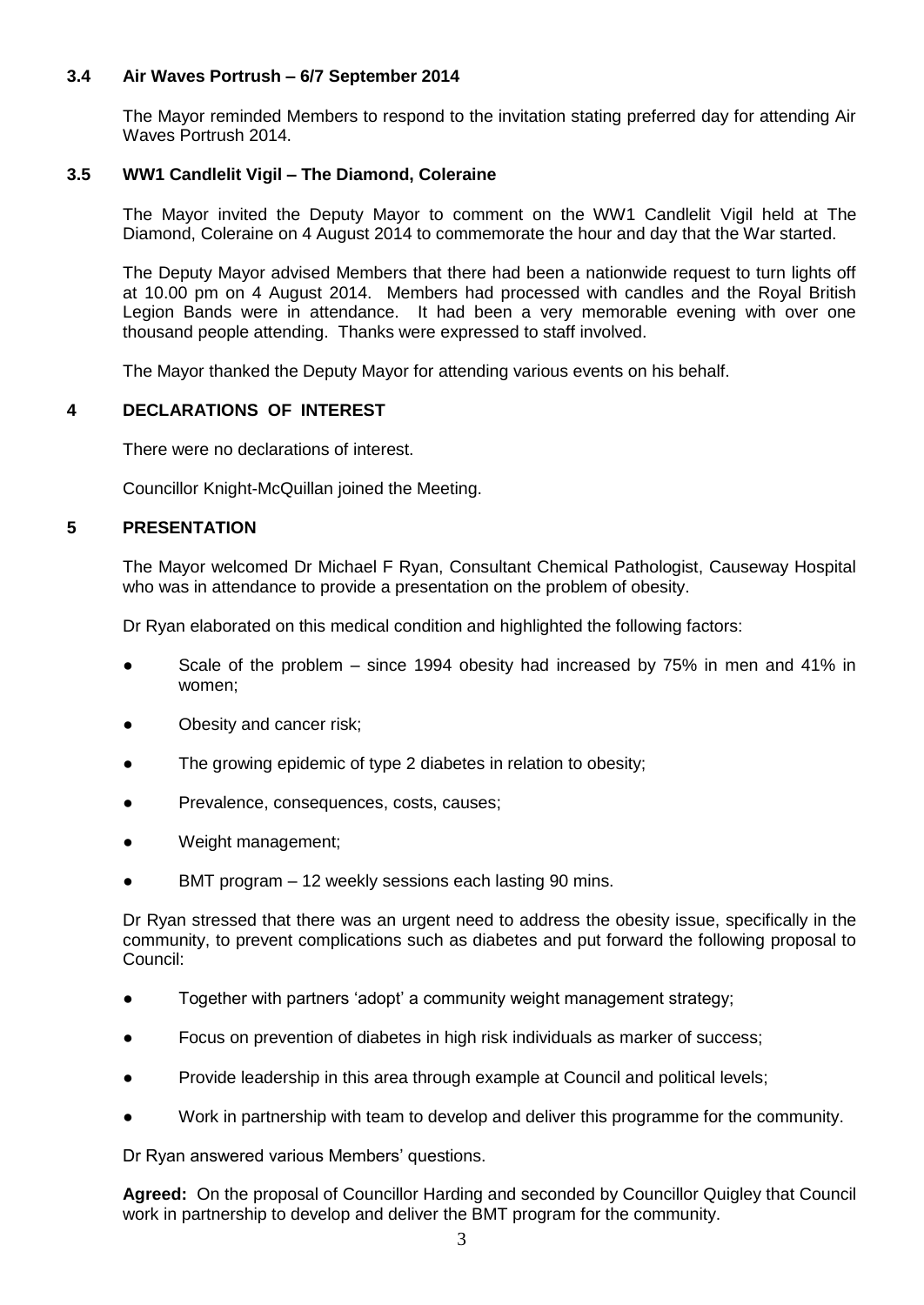The Mayor thanked Dr Ryan for his informative presentation after which he withdrew from the Meeting.

### **6 MINUTES**

The Minutes of the Council Meeting of 22 July 2014 were confirmed and signed.

### **7 COMMITTEE REPORT**

#### **7.1 Planning Committee**

The Minutes of the Planning Committee Meeting of 22 July 2014 were proposed by the Chair, Councillor King, seconded by Councillor Harding and agreed.

### **8 'IN COMMITTEE'**

It was agreed to take a number of items 'In Committee' at the end of the Meeting.

### **9 ENVIRONMENTAL SERVICES REPORT**

The Report of the Interim Director of Environmental Services was considered (previously supplied).

### **9.1 Coleraine Civic Amenity Site and Depot**

The Interim Director of Environmental Services reported that officers had been assessing the current layout at Coleraine Civic Amenity Site and Depot. In conjunction with the Health and Safety advisor and staff, proposals to improve operations had been devised. Members were advised that Appendix 1 of the Report outlined the current layout of the Site and Depot and Appendix 11 the proposed changes.

In respect of this capital project the following process was being utilised:

- Stage 1 Scoping, Feasibility and Outline Business Case
- Stage 2 Procurement and Final Business Case
- Stage 3 Operations Contract and Management
- Stage 4 Operational Management

Officers were seeking approval to move to Stage 2 which would include public advertisement and tendering for works. The tender report would be brought back to the Environmental Services Committee for approval.

**Agreed:** On the proposal of Councillor Fitzpatrick and seconded by Councillor King that Council approve moving to Stage 2 of the process for the Civic Amenity Site and Depot improvements.

### **9.2 Causeway Hospital Event to Commemorate Organ Donors**

Reported that an event had been scheduled for Wednesday 15 October 2014 in Causeway Hospital to commemorate those who had donated organs and also to showcase the excellent work that the Hospital does regarding harvesting these organs. Representatives from Causeway Hospital, Northern Health and Social Care Trust, Northern Ireland Transplant Association and Coleraine Borough Council would be in attendance together with local media, members of the public, families of donors, transplant patients and their families. Light refreshments would be provided (approximate cost £250).

There would be a number of informative presentations and speeches at the event and there would also be an opportunity for people to sign the organ donor register.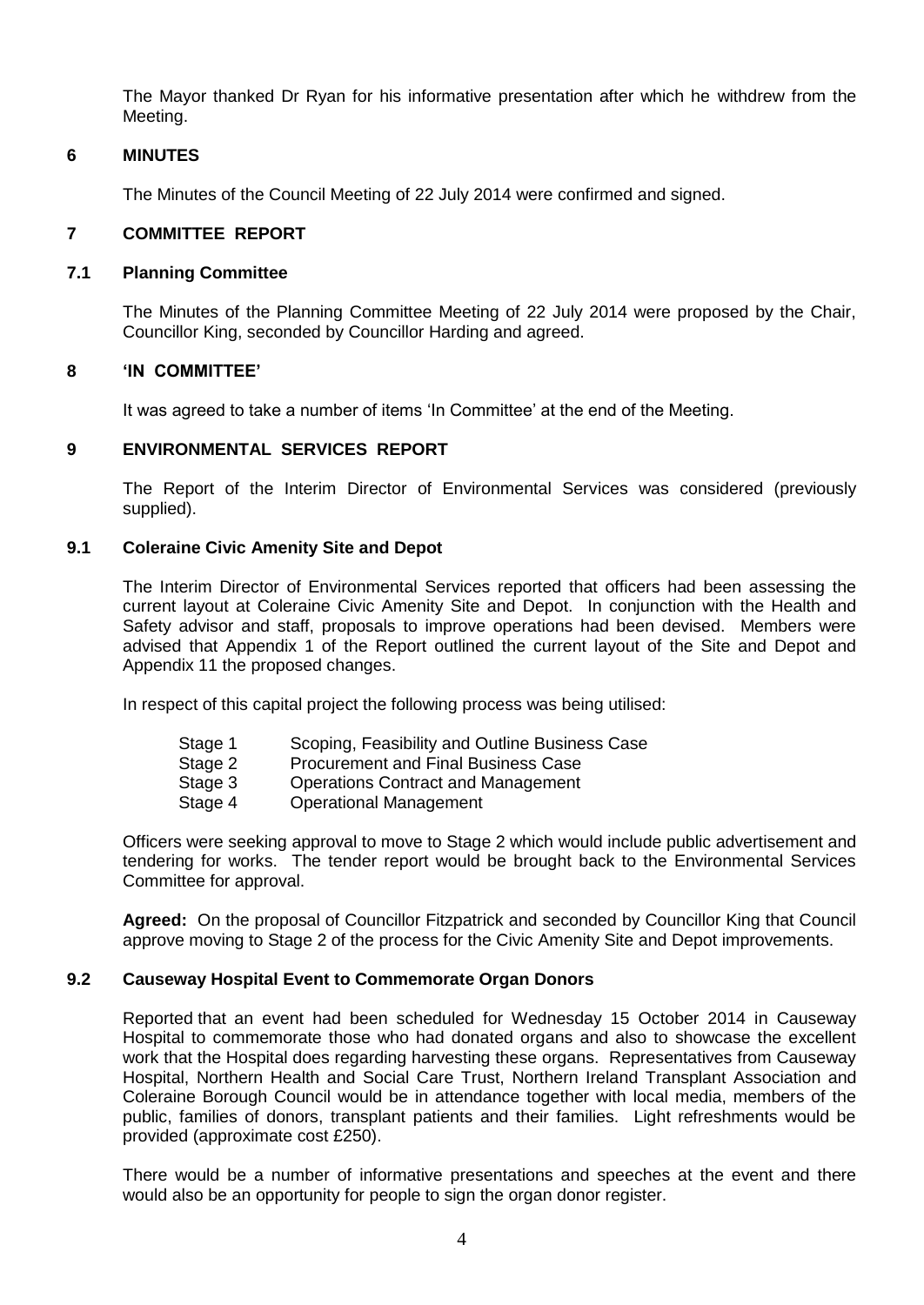A seat would be unveiled in the Hospital gardens which had been donated by Council to commemorate local people who had donated organs. The bench, with an engraved commemorative plaque, would cost £473.76.

**Agreed:** On the proposal of Councillor Quigley and seconded by The Deputy Mayor that Council approve the funding for this event.

### **9.3 Cinema Licence – Cinemas (Northern Ireland) Order 1991**

Application for grant of Cinema Licence was considered in respect of Brew Bar, 47 Main Street, Portrush - Mr Kristofer Charteris/Applicant (Report circulated to each Member).

**Agreed:** That the Licence be issued as applied for.

### **10 LEISURE AND DEVELOPMENT SERVICES REPORT**

The Report of the Corporate Director of Leisure and Development was considered (previously supplied).

### **10.1 Vehicular Access to Council's Cemeteries**

The Corporate Director of Leisure and Development outlined the significant operational problems arising from vehicular access at Council's cemeteries. The Parks Service Manager answered Members' questions on the problems which were detracting from the serenity that should prevail in a cemetery environment, the structural damage being caused and the health and safety risk.

It was noted that Ballymoney Borough Council had recently introduced an automated barrier system to restrict all vehicle access to cemeteries with exceptions for funeral processions and those with a registered disability.

**Agreed:** On the proposal of Councillor Cole and seconded by Councillor Fitzpatrick that Council agree, in principle, that uncontrolled vehicular access to Council's cemeteries should cease.

Officers would investigate and apply the means to effectively restrict general vehicle access, permit access for appropriate traffic only, manage parking and effectively communicate these arrangements to the public.

#### **10.2 For Information**

Members noted information on the following topics, as detailed in the Report:

● Northern Ireland International Air Show: Air Waves Portrush – 6/7 September 2014 The Corporate Director of Leisure and Development provided a presentation to Members on Air Waves Portrush 2014 highlighting the main aspects and attractions proposed for the event. Various Members' questions were answered and thanks were expressed to the Events Team.

Councillor Alexander left the Meeting during the above item.

- CAUS Outdoor Skateboard Park/Metropole Site Update
- **Accreditation Update**
- North East Peace III Partnership Conference Diary Date

### **11 CHIEF EXECUTIVE'S REPORT**

The Report of the Chief Executive was considered (previously supplied).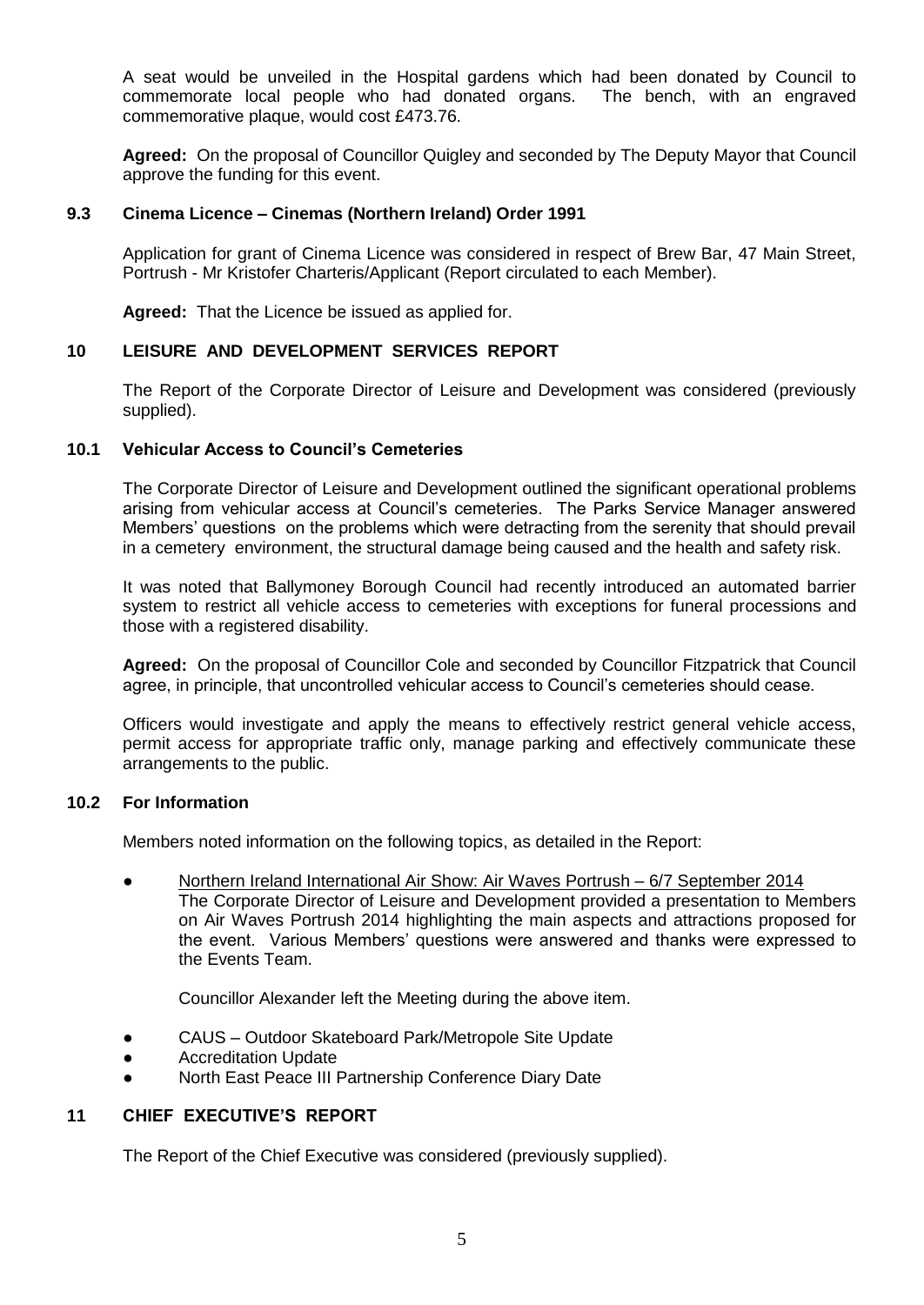## **11.1 For Information**

Members noted information on the following topic, as detailed in the Report:

● Accounts

## **12 CORRESPONDENCE**

Members noted the following correspondence (previously supplied):

- Letter dated 30 July 2014 from the Post Office re changes to Ballysally Post Office
- Letter dated 4 August 2014 from Northern Ireland Water re Elected Representatives Line
- Letter of response dated 5 August 2014 from the Private Secretary to Danny Kennedy MLA re the Concessionary Fare Scheme
- NILGA/Tourism Consultation Key Council Engagement Event 16 September 2014
- Email dated 6 August 2014 from River Links re 'Opportunities in Rural Areas' Conference 17 September 2014
- **Forecast of Events**
- Documents for Tabling
- Consultation Documents

## **13 DOCUMENTS FOR SEALING**

Resolved:

That the following documents be sealed:

|   | Land Transfer                                 | CBC to Aileen McVitty – Lands at front of 35 & 36<br><b>Portstewart Road</b> |   |
|---|-----------------------------------------------|------------------------------------------------------------------------------|---|
| 2 | <b>Amended Letter of Offer (In Duplicate)</b> | Invest Northern Ireland to CBC - Grant                                       |   |
| 3 | <b>Cemetery Titles</b>                        | Grant of Right of Burial - Deeds Register Nos.<br>4140 - 4149 inclusive:     |   |
|   |                                               | Agherton                                                                     |   |
|   |                                               | Ballywillan                                                                  | 3 |
|   |                                               | Coleraine                                                                    | 3 |
|   |                                               | Kilrea                                                                       |   |

-

Portstewart 3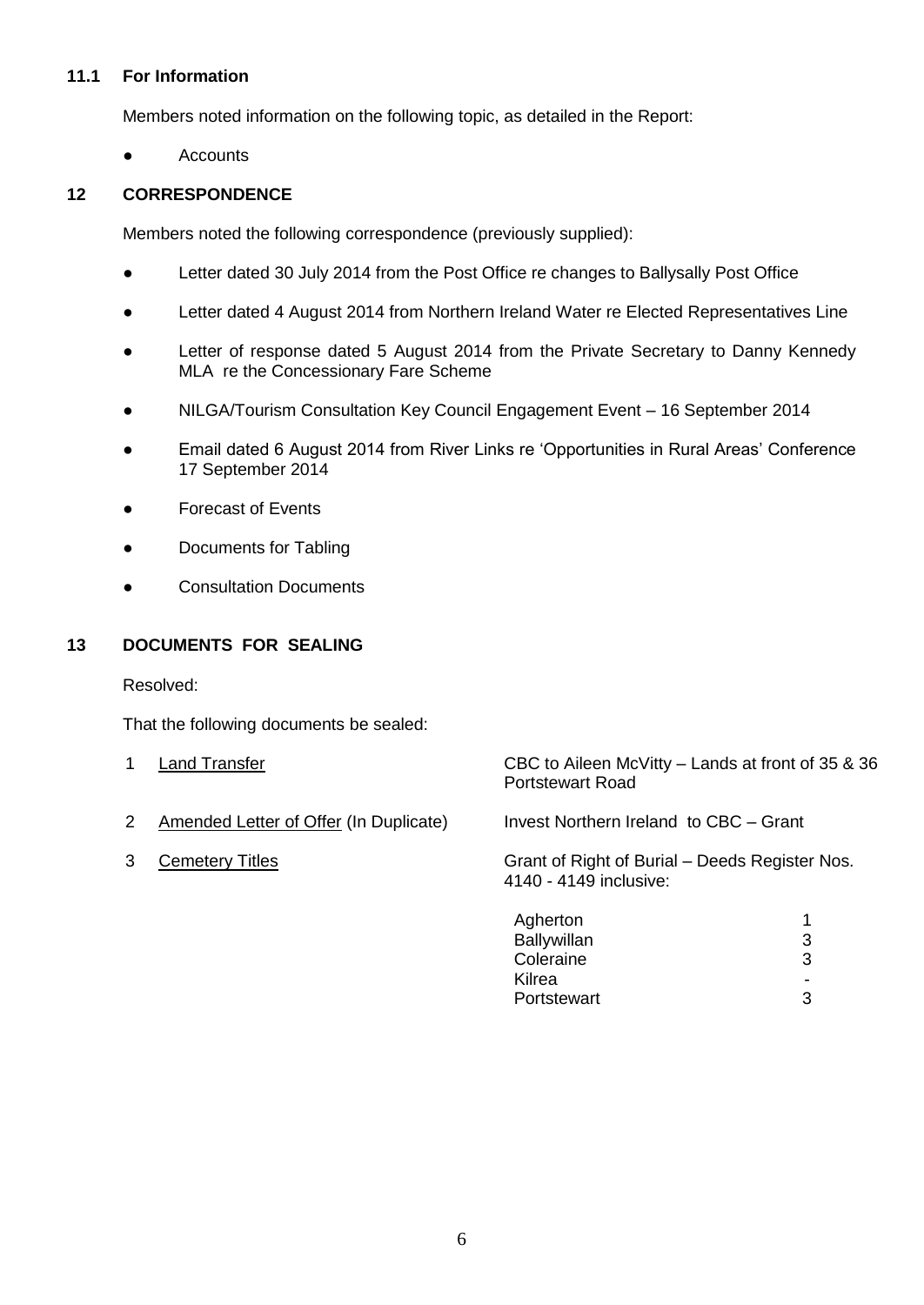| <b>Meeting</b> | <b>Planning Committee</b>                                                                                                                                                                                                                      |
|----------------|------------------------------------------------------------------------------------------------------------------------------------------------------------------------------------------------------------------------------------------------|
| Date and Time  | 26 August 2014 at 2.30pm                                                                                                                                                                                                                       |
| Location       | Council Chamber, Cloonavin                                                                                                                                                                                                                     |
| <b>Chair</b>   | Councillor W King                                                                                                                                                                                                                              |
| <b>Present</b> | The Mayor, Councillor G Duddy<br>The Deputy Mayor, Councillor Y Boyle<br>Aldermen W Creelman, M Hickey and N Hillis<br>Councillors C Alexander, C Archibald, T Clarke, S Cole, M Fielding,<br>B Fitzpatrick, D Harding, R Loftus and S Quigley |
| In attendance  | Mr M Wilson - Planning Service, Democratic Services Manager, Acting<br>Head of Central Services, Senior Environmental Health Officer and<br>Administrative Assistant                                                                           |

Apologies were recorded for Alderman Fielding, Councillors Barbour, Holmes, Knight-McQuillan, McCandless and Sugden.

### **2 CHAIR'S BUSINESS**

### **2.1 Death of Alderman W J McClure**

The Chair referred to the recent death of Alderman McClure and conveyed sympathy, on behalf of the Planning Committee, to his wife and family.

### **3 DECLARATIONS OF INTEREST**

There were no Declarations of Interest.

### **4 PLANNING CONSULTATION**

A list of twenty two applications was presented for consideration (previously supplied).

#### **4.1 Applications Deferred from Previous Meeting**

**Application D1 C/2013/0292/F** Proposed replacement two-storey dwelling and garage (amended site boundary to previous approval C/2009/0577/O) at 85 Carthall Road, Coleraine for Mr and Mrs G Brownlow.

The opinion of Planning Service was to approve.

**Agreed:** That the application be approved.

**Application D2 C/2013/0416/F** Proposed general purpose agricultural storage building at rear of No 31 Ballyrashane Road, Coleraine for Mr R S Lyons.

The opinion of Planning Service was to approve.

**Agreed:** That the application be approved.

**Application D3 C/2013/0472/O** Proposed infill site for dwelling and garage between 17 and 21 Agivey Road, Kilrea for Mr T Quigg.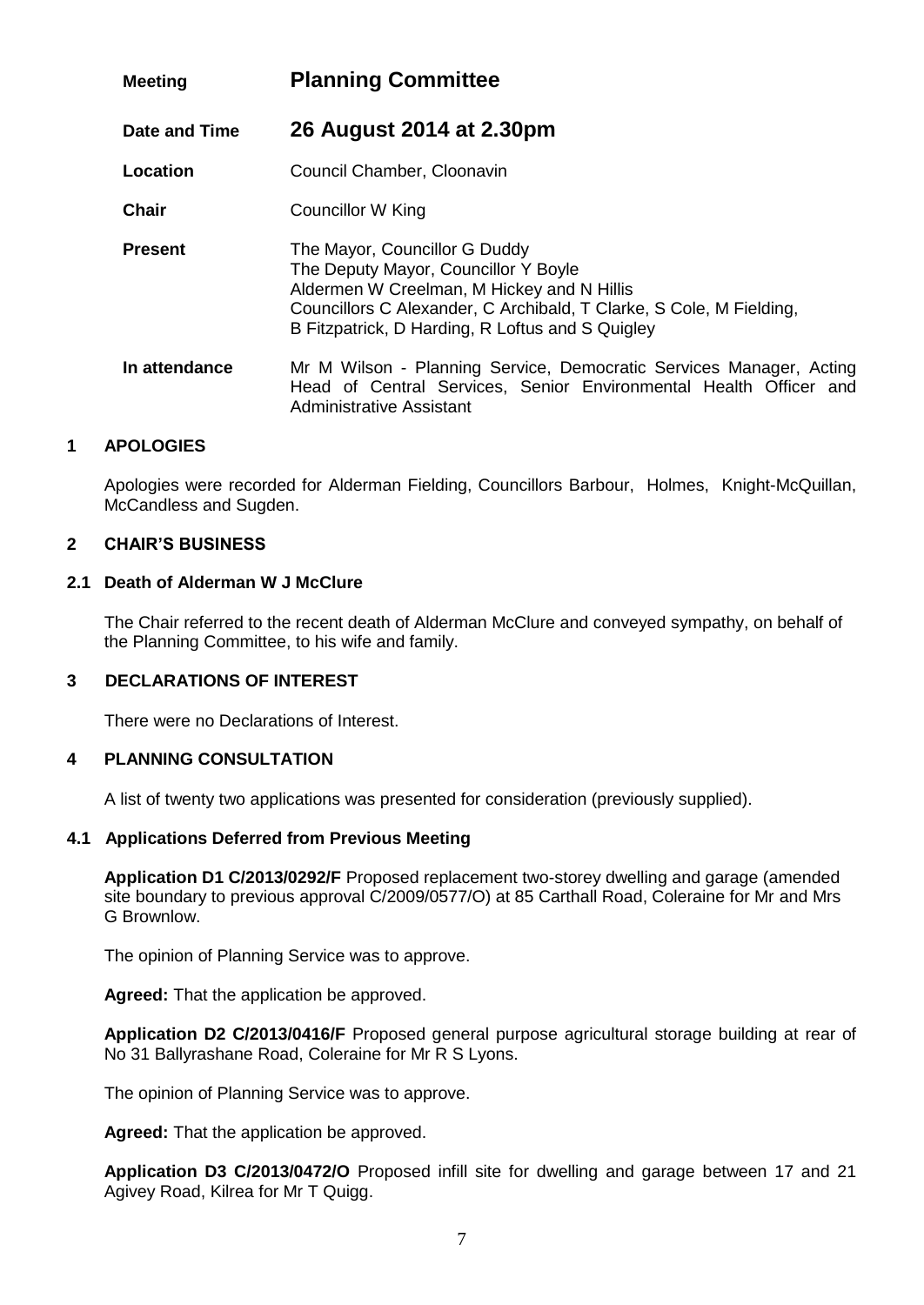The opinion of Planning Service was to approve.

**Agreed:** That the application be approved.

**Application D4 C/2013/0482/O** Proposed infill outline application for a domestic rural dwelling and associated garage at site 93m east of 10 Magheramore Road, Garvagh for Mr J Linton.

The opinion of Planning Service was to refuse.

**Agreed:** That the application be held for two weeks.

**Application D5 C/2014/0054/F** Proposed new dwelling (change of house type from single storey dwelling with garage approved under ref C/2012/194/F to two storey dwelling with garage) 120m north of No 50 Lisnagrot Road, Kilrea for Mr C Kielt.

The opinion of Planning Service was to approve.

**Agreed:** That the application be approved.

**Application D6 C/2014/0096/F** Proposed two storey front and rear extension, single storey side extension, change of window style, roof finish, external render and change from flat to pitch roof on existing garage at 12A Downing Park, Portstewart for Mr R Godfrey.

The opinion of Planning Service was to approve.

**Agreed:** That the application be approved.

**Application D7 C/2014/0165/F** Proposed new infill dwelling under CTY8 of PPS21 with detached double garage and associated site works at site between 6 and 8 Ballyhackett Lane, Castlerock for Mr D Pollock.

The opinion of Planning Service was to approve.

**Agreed:** That the application be approved.

#### **4.2 New Applications**

Mr Wilson enlarged on the new applications listed on the planning schedule and the recommendations were accepted subject to the following:

**Application No C/2013/0251/F** Proposed demolition of existing dwelling and erection of 2 No 3 storey dwellings and garages at 7 Harbour Place, Portstewart for Mr J Keatley.

The opinion of Planning Service was to approve.

It was noted that Council and the applicant both held title to a small portion of the land. Reference was made to the public right of way at this location and the Democratic Services Manager advised that the proposal would not cause interference.

**Agreed:** That the application be approved

**Application No C/2013/0499/O** Proposed dwelling on a farm under PPS21 CTY10 16m south of 96 Dunboe Road, Coleraine for Mr I Cameron.

The opinion of Planning Service was to refuse.

**Agreed:** On the proposal of Alderman Hillis and seconded by Councillor Harding that the application be deferred for one month to facilitate an office meeting on the grounds that all material planning considerations had not been assessed.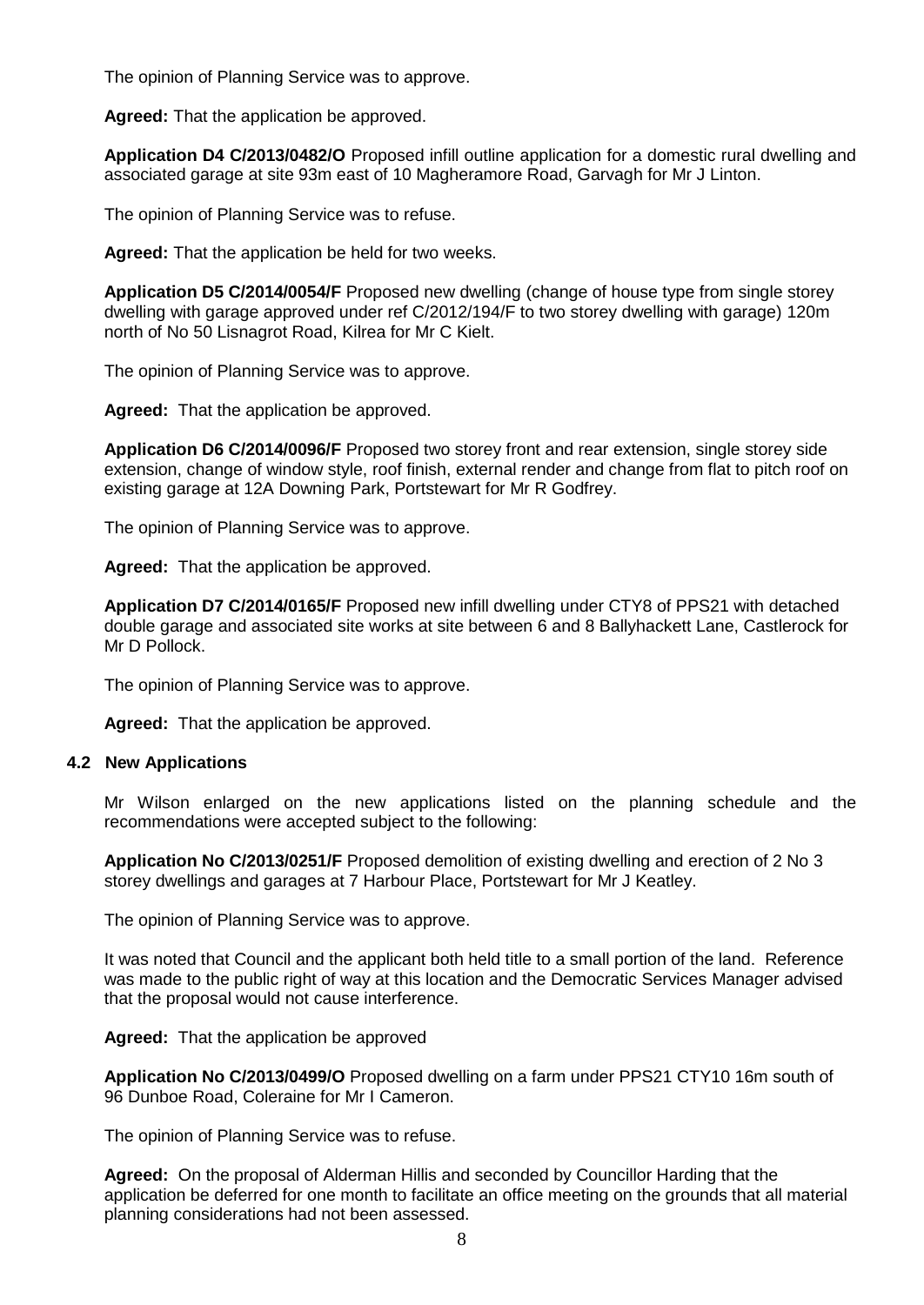**Application No C/2014/0062/F** Proposed two storey extension to rear of dwelling, roof space conversion and internal alterations at 22 Crocknamack Road, Portrush for Helen Lowry.

The opinion of Planning Service was to approve.

**Agreed:** On the proposal of Councillor Quigley and seconded by Alderman Hickey that the application be deferred for one month to facilitate an office meeting on the grounds that all material planning considerations had not been assessed.

**Application No C/2014/0068/F** Proposed amended entrance and natural stone garden wall to the front of the site at Blacksmyths Cottage, Ballymagarry Road, Portrush for Michelle Long.

The opinion of Planning Service was to refuse.

**Agreed:** On the proposal of Councillor Alexander and seconded by The Mayor that the application be deferred for one month to facilitate an office meeting on the grounds that all material planning considerations had not been assessed.

**Application No C/2014/0081/F** Proposed residential development comprising of 3 dwellings (1 detached and 2 semi-detached dwellings) to include demolition of existing garage on site at 8 St Patrick's Avenue, Coleraine for Messrs Porter.

The opinion of Planning Service was to refuse.

**Agreed:** On the proposal of Councillor Fielding and seconded by Alderman Hillis that the application be deferred for one month to facilitate an office meeting on the grounds that all material planning considerations had not been assessed.

**Application No C/2014/0128/F** Proposed internal renovation accommodating new function as a restaurant/take away at 6 Dunluce Avenue, Portrush for Shannon McKinney.

The opinion of Planning Service was to refuse.

**Agreed:** On the proposal of Alderman Hillis and seconded by The Mayor that the application be deferred for one month to facilitate an office meeting on the grounds that all material planning considerations had not been assessed.

**Application No C/2014/0158/F** Proposed extension to previously approved site curtilage (approved under C/2011/0136/F) and new site boundary retaining wall adjacent the "Cliff Walk" Path at 82 Strand Road, Portstewart for Mr T Wallace.

The opinion of Planning Service was to refuse.

**Agreed:** On the proposal of Councillor Quigley and seconded by Councillor Fielding that the application be deferred for one month to facilitate an office meeting on the grounds that all material planning considerations had not been assessed.

**Application No C/2014/0199/F** Proposed 250kw wind turbine with 32m hub height for farm and grid use 592m south west of 19 Ballyhackett Lane, Castlerock for Mr W Purcell.

The opinion of Planning Service was to refuse.

**Agreed:** On the proposal of Alderman Hillis and seconded by Councillor Clarke that the application be deferred for one month to facilitate an office meeting on the grounds that all material planning considerations had not been assessed.

**Application No C/2014/0223/F** Proposed alterations to roof to form recessed balcony to front and new dormer to the rear of the dwelling at 49 Kerr Street, Portrush for Mr C A Crossie.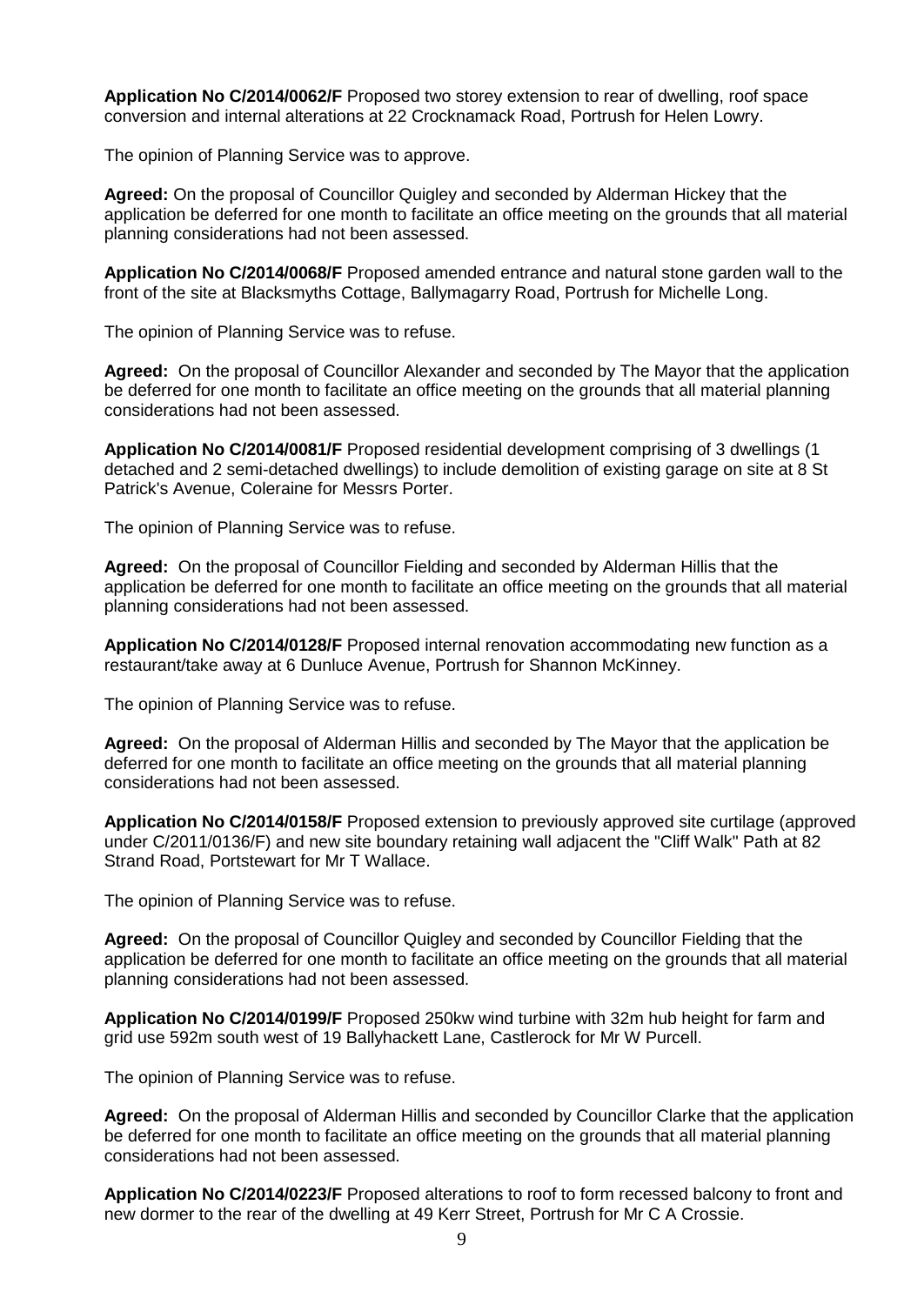The opinion of Planning Service was to refuse.

**Agreed:** On the proposal of Councillor Alexander and seconded by Alderman Hillis that the application be deferred for one month to facilitate an office meeting on the grounds that all material planning considerations had not been assessed.

**Application No C/2014/0251/F** Proposed demolition of existing two and half storey hotel building and replacement with 2 No two storey detached dwellings and detached garages at 58 Ballyreagh Road, Portrush for Causeway Homes Ltd.

The opinion of Planning Service was to refuse.

**Agreed:** On the proposal of Councillor Cole and seconded by Alderman Hickey that the application be deferred for one month to facilitate an office meeting on the grounds that all material planning considerations had not been assessed.

### **5 OFFICE MEETINGS**

It was noted that the Office Meetings would be held on Friday 19 September 2014.

### **6 GENERAL PLANNING ISSUES**

There were no general planning issues.

### **7 NORTHERN IRELAND ENVIRONMENT AGENCY (NIEA)**

Consideration was given to the report on the NIEA's Listing of Buildings of Special Architectural or Historic Interest (previously supplied).

Members noted that the Department had reviewed the listed status of the following buildings within the Borough and had concluded that their statutory listings should be retained:

> Northern Constitution, 20 Railway Road, Coleraine 83-89 Main Street, Garvagh 1-3 The Diamond, Portstewart 5-7 The Diamond, Portstewart 9-11 The Diamond, Portstewart 13 The Diamond, Portstewart 15 The Diamond, Portstewart 6 and 8 Bath Street, Portrush 29-31 Kerr Street, Portrush

### **8 CORRESPONDENCE**

### **8.1 Application C/2013/0248/F – Erection of Wind Farm and Associated Infrastructure on lands at Windy Hill, Co Londonderry**

### **8.2 Application C/2013/0359 – Road Improvement Works to facilitate delivery of wind turbine components to proposed Windy Hill Wind Farm**

Read letters dated 22 July 2014 from the Department of the Environment Strategic Planning Division (previously supplied) advising Members that with regard to the above applications an appeal under Article 33 of the Planning (Northern Ireland) Order 1991 had been submitted to the Planning Appeals Commission. Members noted that jurisdiction on the applications had, therefore, passed to the Commission.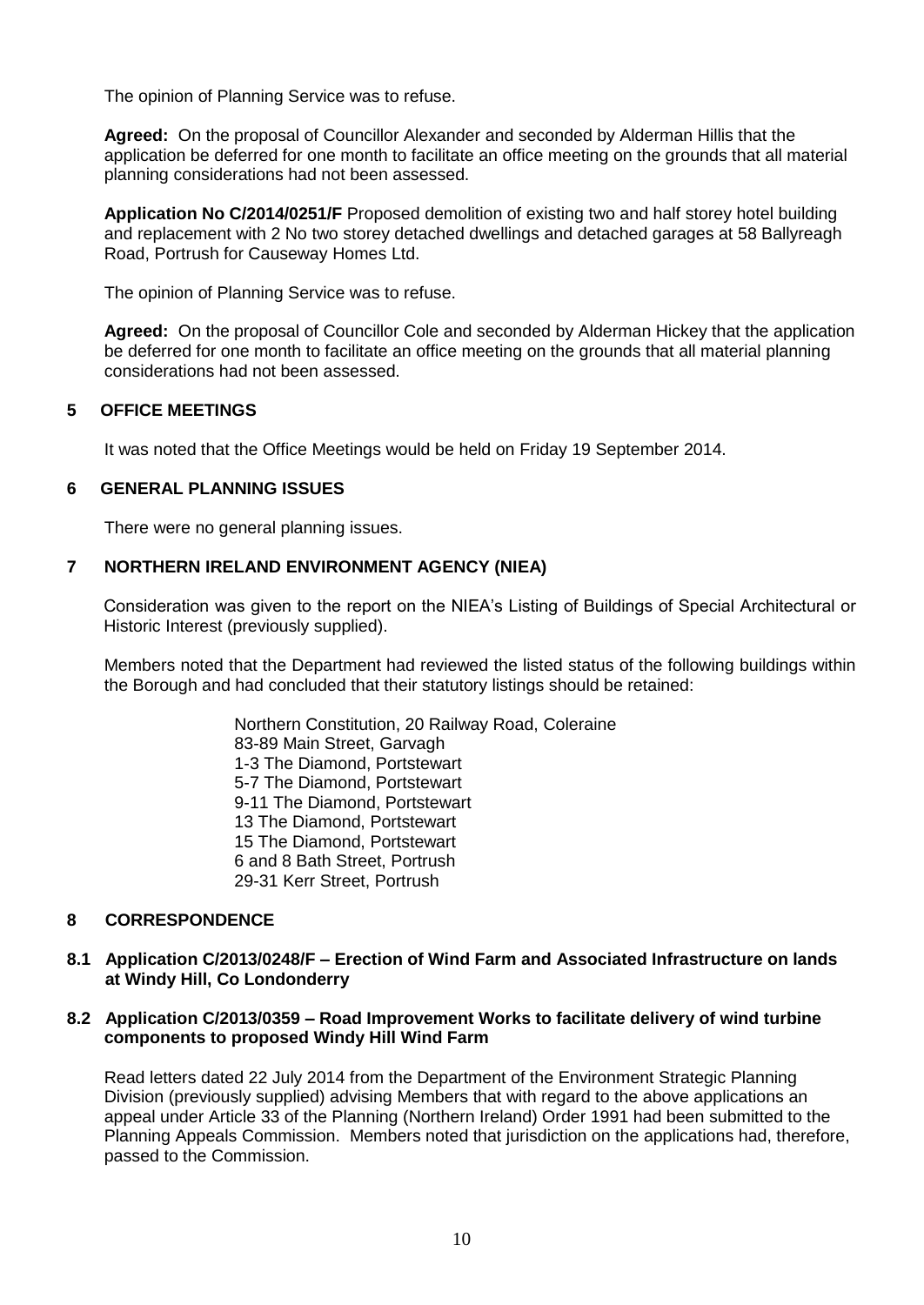### **8.3 Application C/2011/0341/F – Proposed Erection of Agricultural Anaerobic Digestion Facility on lands adjacent to 15 Drumslade Road, Coleraine**

Read letter dated 22 July 2014 from the Minister of the Environment (previously supplied) advising Members that he had agreed to meet with John Dallat MLA on this matter and would subsequently review the application. Noted.

## **8.4 Wind Farm Visit and Wind Energy Seminar**

The Democratic Services Manager reported that Members were invited to a Wind Farm Visit and Wind Energy Seminar on Wednesday 3 September 2014 (email dated 23 July 2014 from Northern Ireland Renewables Industry Group previously supplied).

Members interested in attending were asked to contact the Democratic Services Manager.

### **9 ANY OTHER BUSINESS**

There was no other business.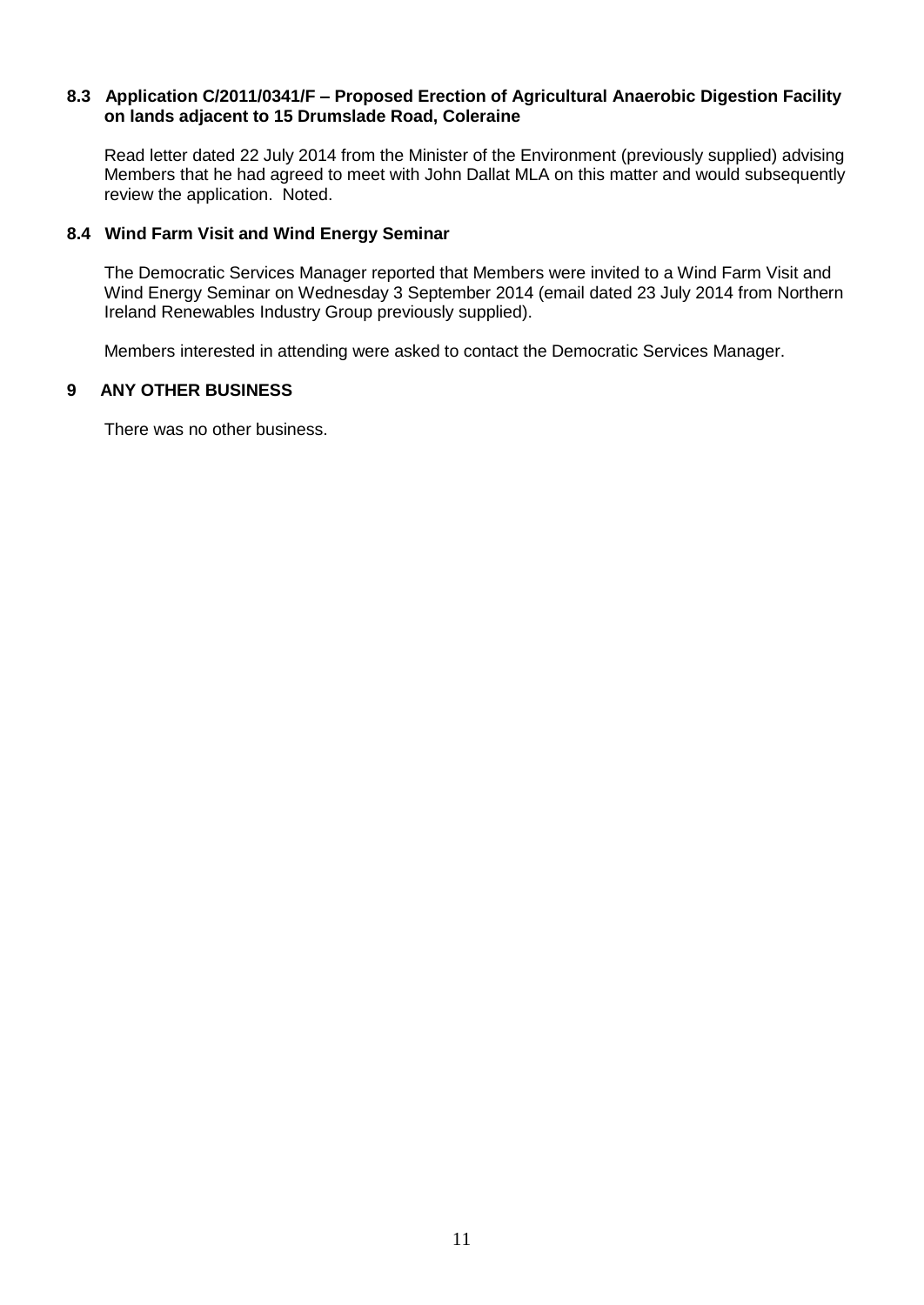| <b>Meeting</b> | <b>Environmental Services Committee</b>                                                                                          |
|----------------|----------------------------------------------------------------------------------------------------------------------------------|
| Date and Time  | 2 September 2014 at 6.30pm                                                                                                       |
| Location       | Bann View Committee Room, Cloonavin                                                                                              |
| <b>Chair</b>   | Councillor T Clarke                                                                                                              |
| <b>Present</b> | The Mayor, Councillor Duddy<br>Councillors T Clarke, S Cole (items 6 - 8.3), M Fielding, B Fitzpatrick,<br>R Holmes and R Loftus |
| In attendance  | Interim Director of Environmental Services, Head of Estates and Facilities<br>and Business Support Assistant (CE)                |

Apologies were recorded for Councillors Alexander, Harding, King and Sugden.

## **2 APPOINTMENT OF VICE CHAIR**

On the proposal of The Mayor and seconded by Councillor Fitzpatrick, that Councillor Clarke be appointed Vice Chair of the Environmental Services Committee.

### **3 CHAIR'S BUSINESS**

There was no Chair's business.

### **4 DECLARATIONS OF INTEREST**

There were no declarations of interest.

### **5 REQUESTS FOR PRESENTATIONS**

There were no requests for presentation.

Councillor Cole joined the meeting.

### **6 ENVIRONMENTAL SERVICES' REPORT**

Consideration was given to the Report of the Interim Director of Environmental Services (previously supplied).

#### **6.1 Extension to Waste Contracts**

Members were referred to the report, which highlighted that on 4 October 2011 that Council had approved contracts, on the recommendation of North West Region Waste Management Group, as follows:

- Collection and treatment of engine oil, vegetable oil, paints and varnishes to ENVA Ltd.
- Collection and recycling of tyres to R4.
- Waste related consultancy services framework to include the following:
	- o RPS
	- o Atkins
	- o SKM Enviros
	- o Golder Associates o SLR Consulting Ltd
- 12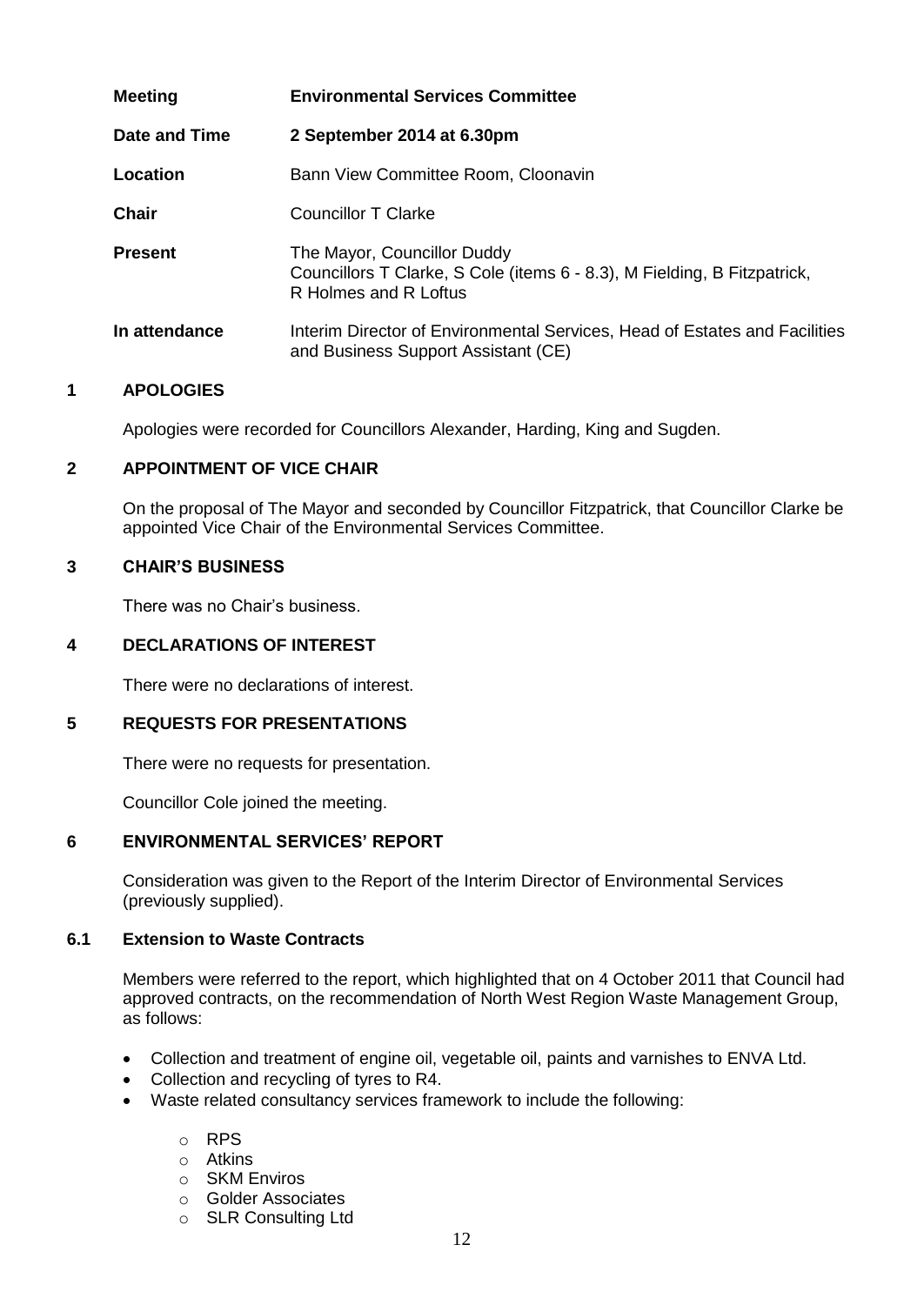o WYG

The Corporate Director of Environmental Services noted that contracts had been agreed for a minimum period of 3 years, with Council's option to extend the contract for a further one year period, followed by a one year period giving a possible total of 2 years extension to the contract period.

The Corporate Director of Environmental Services advised Members that Council were satisfied with the level of service provided and requested consideration of a 12 month extension to contracts, in line with other Cluster Councils.

**Recommended:** That Council agree extension of said contracts for a 12 month period.

## **6.2 For Information**

## **6.2.1 Building Control Report**

Information relating to Building Control activity during the period 22 May – 14 August 2014 was noted including:

- Applications:
	- o 82 applications had been received for assessment.
	- o 183 applications had been recommended for Building Control approval.
	- o 1202 inspections had been carried out.

## **6.3 Dereliction Intervention Funding**

The Head of Estates and Facilities noted that at the Environmental Services Committee on 3 June 2014, Members' had raised concerns about delivery of the Cornerstone Building project in Garvagh and a number of issues had been identified:

- The plinths had been inaccurately built and had to be rebuilt by another contractor.
- The ground was not sufficient to carry a lawnmower and was sinking.

Council had agreed responsibility for the construction of the plinths and the artwork to be inset would be provided by TBF Thomson Trust (TBFTT) through artist Ross Wilson. The Head of Estates and Facilities referred to the report which provided background and presented the findings. It was highlighted that the specifications had been altered by the artist after delivery of architect's drawings and that Council had made the necessary adjustments before construction.

Following a site meeting with TBFTT it had been agreed that Council had met its obligations on two occasions and that any further work that was required should form part of the artist's work.

The Head of Estates and Facilities advised that the landscaping project had been agreed as to be delivered by Council and maintained thereafter by TBFTT. This consisted of the introduction of approximately 250mm of topsoil and compost mix on bare soil and turf laid. The work took place during one of the wettest periods for years and the result was that the area had been heavily soaked. As topsoil and turf cannot be laid overly compressed and must be allowed to settle naturally, this would reduce the load bearing capability for several months.

Members noted that heavy machinery had been used during a period of exceptionally bad weather and this had damaged the landscaping. The Head of Estates and Facilities noted that TBFTT were satisfied with the completed works and were happy to take ownership, which was further noted in letter of thanks received from TBFTT dated 03 March 2014.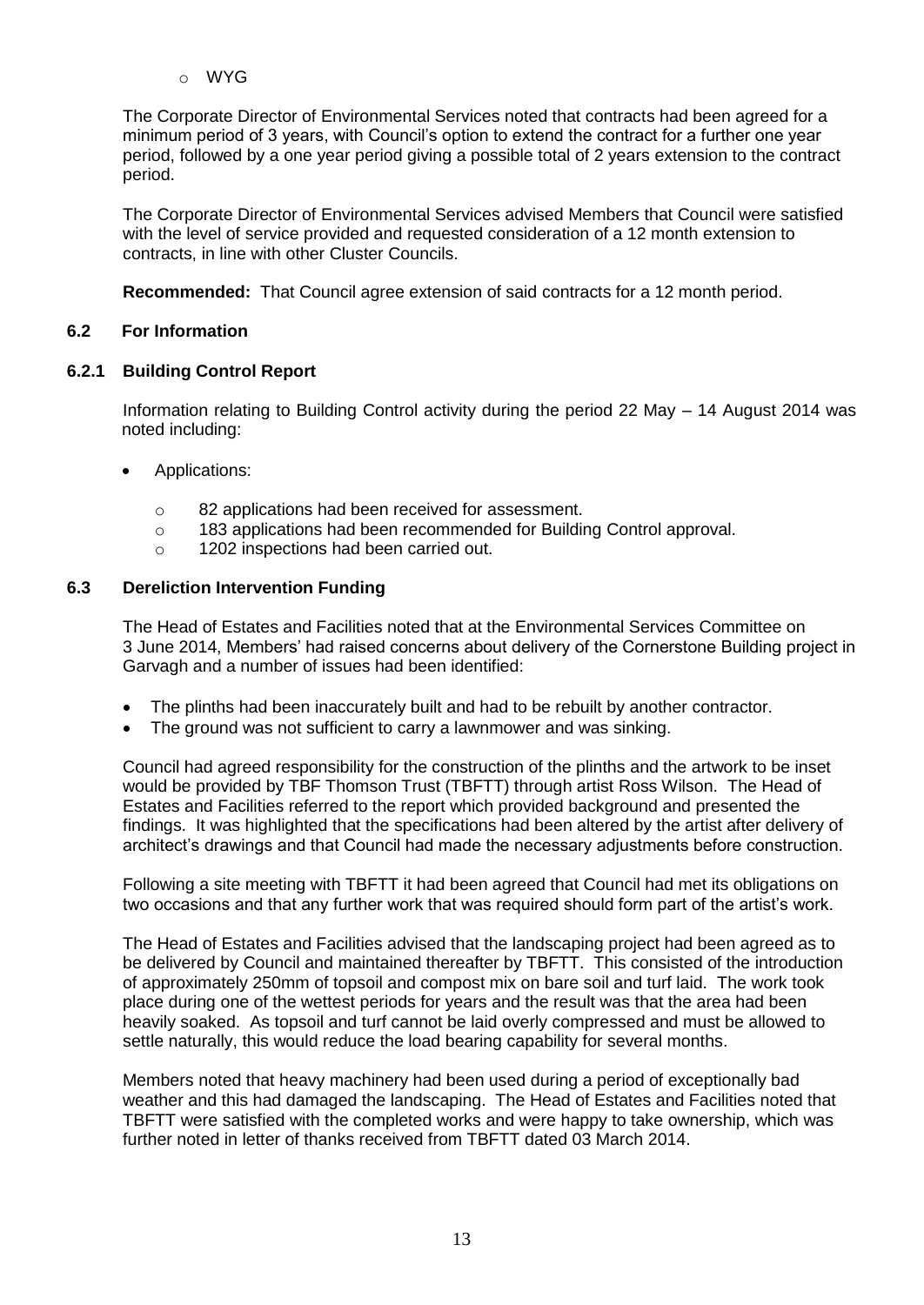## **6.4 North West Regional Waste Management Group (NWRWMG) Minutes**

The Corporate Director of Environmental Services elaborated on Minutes of the NWRWMG Joint Committee from 19 March 2014, 7 May 2014 and 4 June 2014 and answered Members' questions regarding future infrastructures.

## **6.5 Outcome of Legal Proceedings**

### **The Litter (NI) Order 1994**

| i)  | Defendant:<br>Result: | Karoma Yildrim, 48 Railway Road, Coleraine<br>Fine: N/A, Legal Costs: £100, Court Costs: £19                |
|-----|-----------------------|-------------------------------------------------------------------------------------------------------------|
| ii) | Defendant:<br>Result: | Ryan Hull, 57 Maple Drive, Coleraine<br>Fine: £125, Legal Costs: £100, Court Costs: £19, Offender Levy: £15 |

### **The Dogs (NI) Order 1983 as amended**

| Defendant: | Mrs Suzan Maher, 4 Gortgranagh Drive, Coleraine                         |
|------------|-------------------------------------------------------------------------|
| Result:    | Fine: £100 x 2, Legal Costs: £100, Court Costs: £30, Offender Levy: £15 |

ii) Defendant: Mr Martin Robinson, 1 Queens Park, Coleraine Result: Fine: £100, Legal Costs: £100, Court Costs: £30, Offender Levy: £15

### **7 CORRESPONDENCE**

There was no correspondence

### **8 ANY OTHER BUSINESS**

#### **8.1 Body Cameras Used within Council**

The Corporate Director of Environmental Services, at the request of Members, discussed the use of body cameras by Officers within Council. He advised that Enforcement Officers, Dog and Litter Wardens had utilised these since introduction approximately a year ago and that they had proved effective in the line of duties undertaken.

The interim Director of Environmental Services would report to The Mayor regarding retention times of recorded material.

### **8.2 Request for works**

Members had noted areas of work required by Council as follows:

- Mullaghacall Road Hedges need cut back further to stop anti-social behaviour.
- Toilets in Kilrea Need cleansing.
- Dunluce car park Hedges need cut.

The Interim Director of Environmental Services advised Members that the areas mentioned would be addressed.

### **8.3 Bin Collection Services**

As a result of the media attention which had surrounded Banbridge Council's trial change of schedule for the black bin service to monthly collection, Members sought assurances on Council's future service. The interim Director of Environmental Services assured Members that Council had no plans to alter the current service.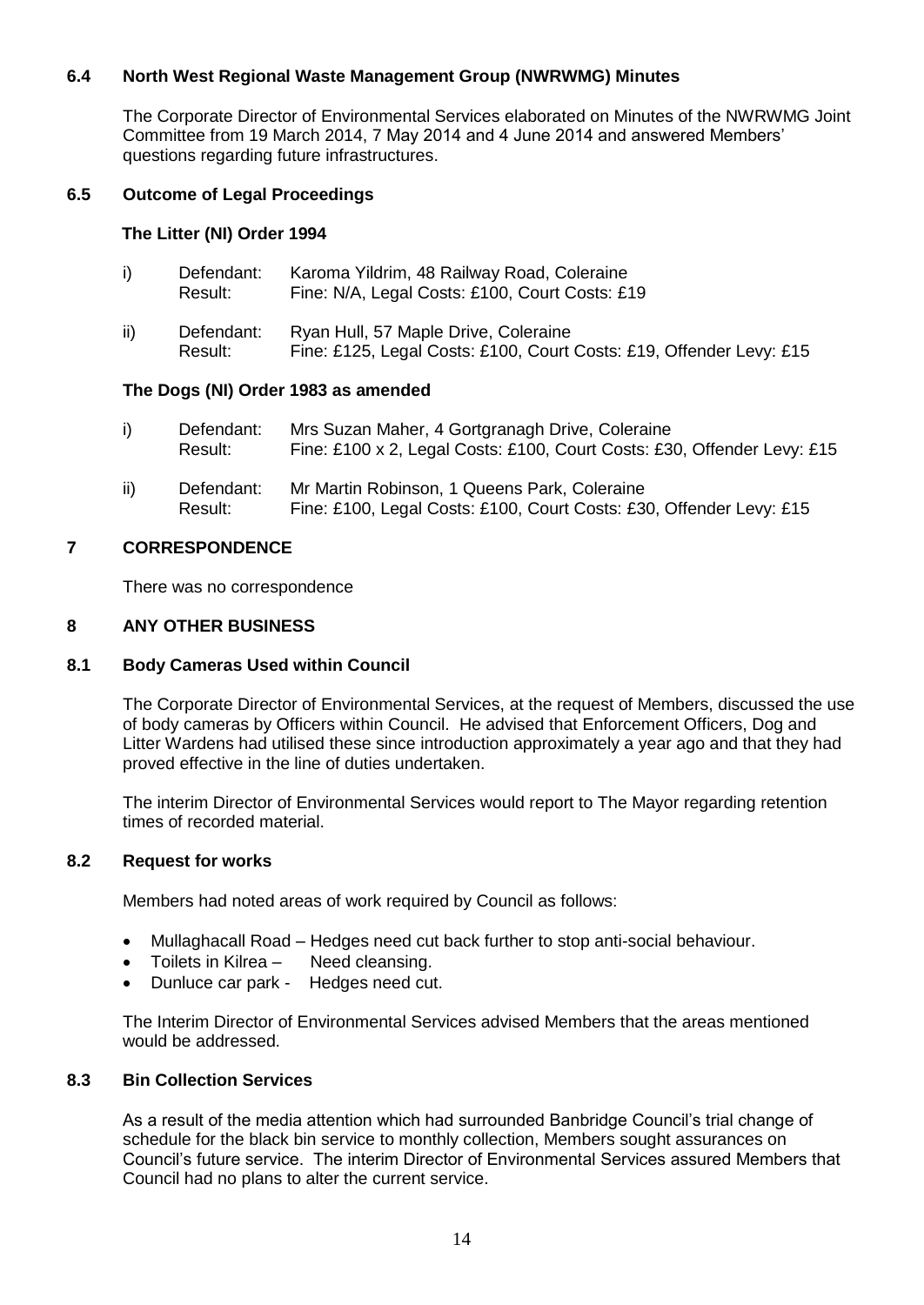| <b>Meeting</b> | <b>Leisure and Development Committee</b>                                                                                              |
|----------------|---------------------------------------------------------------------------------------------------------------------------------------|
| Date and Time  | 9 September 2014 at 6.30pm                                                                                                            |
| Location       | Bann View Committee Room, Cloonavin                                                                                                   |
| Chair          | <b>Councillor W McCandless</b>                                                                                                        |
| <b>Present</b> | The Deputy Mayor, Councillor Y Boyle<br>Aldermen P Fielding and N Hillis<br>Councillors D Barbour, M Fielding, R Loftus and S Quigley |
| In Attendance  | Corporate Director of Leisure and Development, Head of<br>Development Services and Administrative Assistant                           |

Apologies were recorded for Alderman Hickey, Councillors Clarke, Knight-McQuillan and Sugden.

#### **2 CHAIR'S BUSINESS**

#### **2.1 Sympathy**

The Chair referred to the recent death of Alderman Hickey's brother and extended condolences to Alderman Hickey and family.

### **2.2 Air Waves Portrush 2014**

The Chair commented on the glowing tributes circulating with regard to Air Waves Portrush. Thanks and congratulations were extended to all persons involved in making it such an excellent event.

The Mayor would be arranging a Reception for staff involved in the event.

#### **2.3 Rugby Avenue Sports Village - Phase 1**

The Chair referred to the completion of Phase 1 – Rugby Avenue Sports Village and congratulated the officers involved.

#### **3 DECLARATIONS OF INTEREST**

There were no Declarations of Interest.

### **4 REQUESTS FOR PRESENTATIONS**

There were no requests for presentations.

#### **5 LEISURE AND DEVELOPMENT SERVICES REPORT**

Consideration was given to the Leisure and Development Services Report (previously supplied).

### **5.1 DETI Review of the Northern Ireland Tourist Board and Tourism Structures**

The Head of Development Services provided Members with an overview of the independent review of the Northern Ireland Tourist Board (NITB) and wider Tourism Structures. The overall aim of the review was to ensure that current organisational structures were the optimum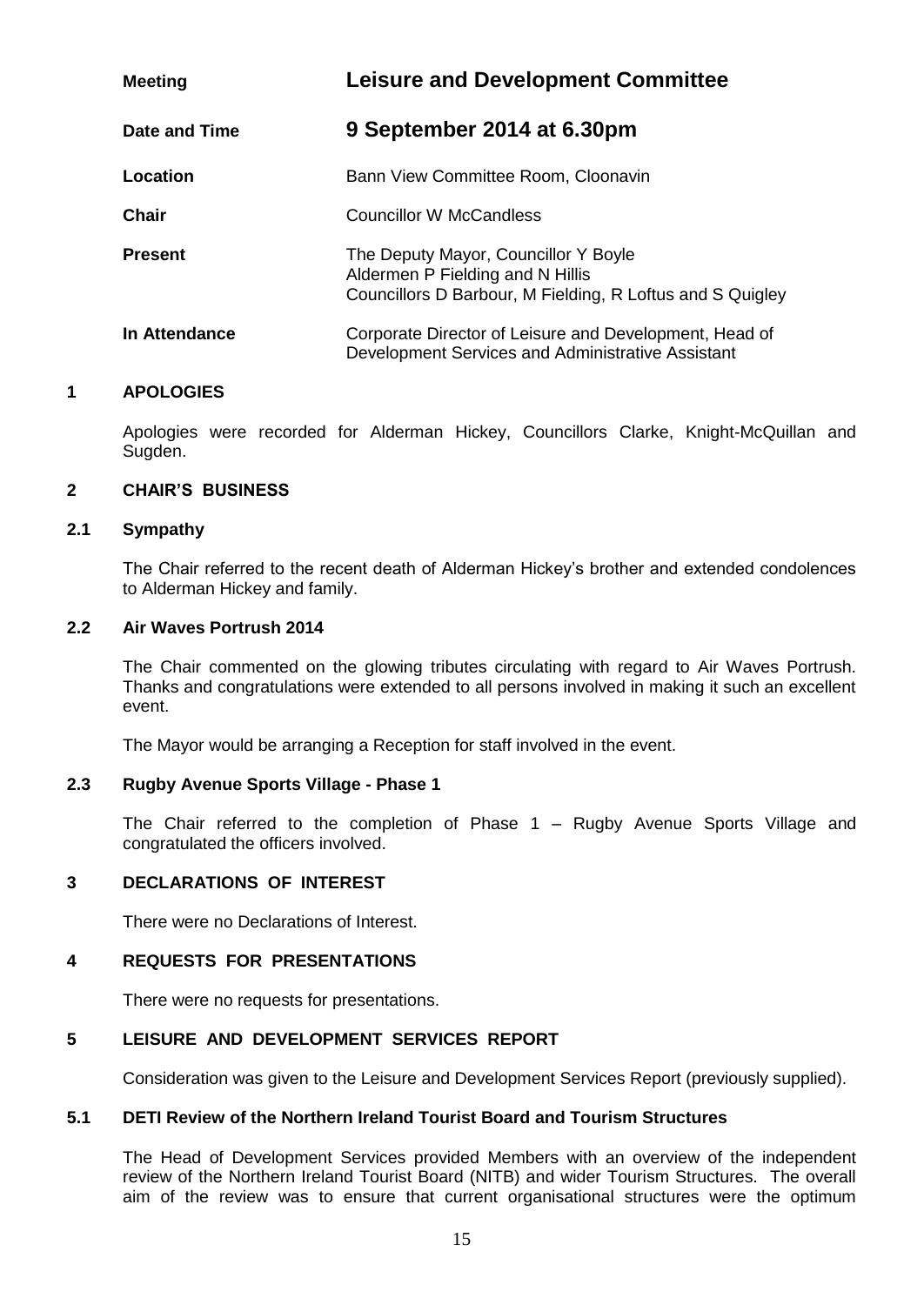necessary to deliver the targets and actions set out in the Programme for Government and Economic Strategy.

Mr John Hunter CB had been appointed in December 2013 to conduct the review and his report had been completed and was now out for public consultation with responses requested by 22 September 2014. The draft response was presented to Committee Members for consideration and the Head of Development Services elaborated on the comments contained within.

The Chair thanked the Head of Development Services for preparing such a comprehensive response.

**Recommended:** That Council approve, in principle, the response to the DETI consultation on the Review of the NITB and wider Tourism Structures, subject to Members' comments being incorporated.

#### **5.2 Dunluce Centre**

The Corporate Director of Leisure and Development advised Members that whilst officers had been pursuing the social enterprise concept for the Dunluce Centre, as agreed by Council in June 2014, interest had now been expressed by commercial entities. This commercial interest presented the opportunity to reduce the financial support necessary from Council.

**Recommended:** That Council agree that the June 2014 Council approval be amended to allow officers to develop the concept of a social enterprise scheme incorporating commercial interest, which would be of appropriate scale and fit.

### **6 CORRESPONDENCE**

There was no correspondence.

#### **7 ANY OTHER BUSINESS**

### **7.1 Air Waves Portrush 2015**

The Corporate Director of Leisure and Development commented on the success of Air Waves Portrush 2014 and emphasised the importance of confirming the 2015 date.

**Recommended:** That Air Waves Portrush 2015 be held on 5/6 September 2015.

#### **7.2 Mayor's Receptions**

Reference was made to the protocol regarding Members being invited to Mayor's Receptions and in particular the attendance of the Chair of Leisure and Development Committee at relevant Receptions. The Corporate Director of Leisure and Development advised Members that the query would be noted.

#### **7.3 Funding Application – Harpur's Hill Community Centre**

Following a question regarding the funding application for Harpur's Hill Community Centre being refused the Head of Development Services advised that the scheme would proceed when funding became available.

#### **7.4 Toilets – Portrush**

Reference was made regarding the need for more toilet facilities in Portrush generally but in particular in Dunluce Avenue where many visitors were arriving by bus.

The Corporate Director of Leisure and Development would contact the Interim Corporate Director of Environmental Services regarding this matter.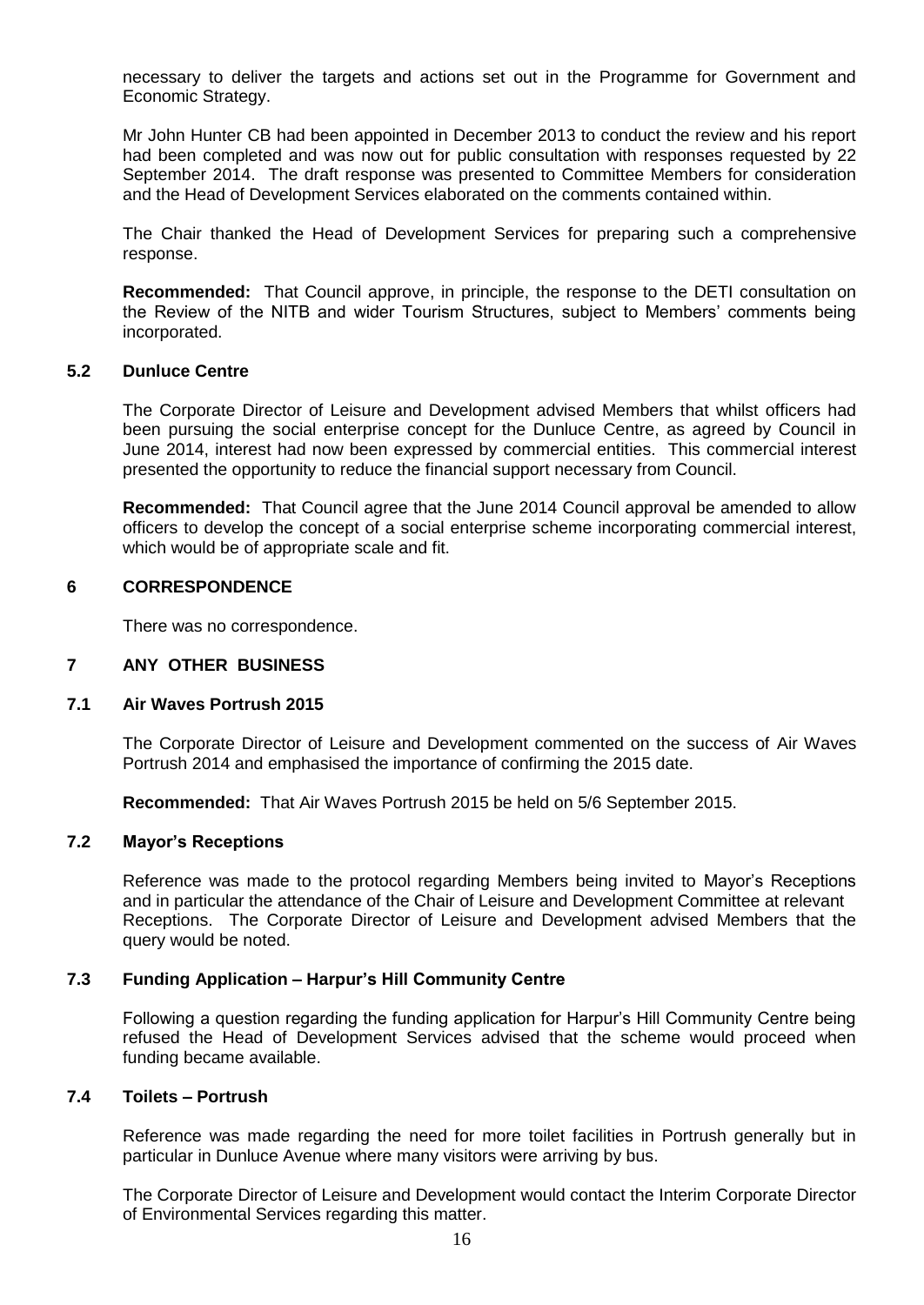| <b>Meeting</b> | <b>CORPORATE AFFAIRS COMMITTEE</b>                                                                                                                                                        |
|----------------|-------------------------------------------------------------------------------------------------------------------------------------------------------------------------------------------|
| Date and Time  | 16 September 2014 at 6.30pm                                                                                                                                                               |
| Location       | Bann View Committee Room                                                                                                                                                                  |
| <b>Chair</b>   | <b>Councillor Fitzpatrick</b>                                                                                                                                                             |
| <b>Present</b> | The Mayor, Councillor G Duddy (Items $7.1 - 8$ )                                                                                                                                          |
|                | Alderman P Fielding, Councillors C Alexander, D Barbour, T<br>Clarke, M Fielding, D Harding and S Quigley                                                                                 |
| In Attendance  | Town Clerk and Chief Executive, Assistant Director of Finance and<br>Support Services, Democratic Services Manager, GIS Officer and<br><b>Business Support and Administration Manager</b> |

Apologies were recorded for Alderman Hickey, Councillors Cole and Sugden and Acting Head of Central Services.

### **2 CHAIR'S BUSINESS**

### **2.1 Additional Item**

The Chair agreed that an additional item could be considered at the end of the meeting.

### **3 DECLARATIONS OF INTEREST**

There were no declarations of interest.

### **4 REQUESTS FOR PRESENTATIONS**

There were no requests for presentations.

### **5 CHIEF EXECUTIVE'S REPORT**

Consideration was given to the Report of the Chief Executive (previously supplied).

## **5.1 Accounts**

It was noted that accounts for August 2014 had been previously supplied.

### **6 CORRESPONDENCE**

There was no correspondence.

## **7 ANY OTHER BUSINESS**

### **7.1 East Strand**

In response to a question from Councillor Alexander, the Chief Executive advised that it was hoped to complete all repair work on this scheme over the next 2-3 weeks.

The Mayor entered the meeting.